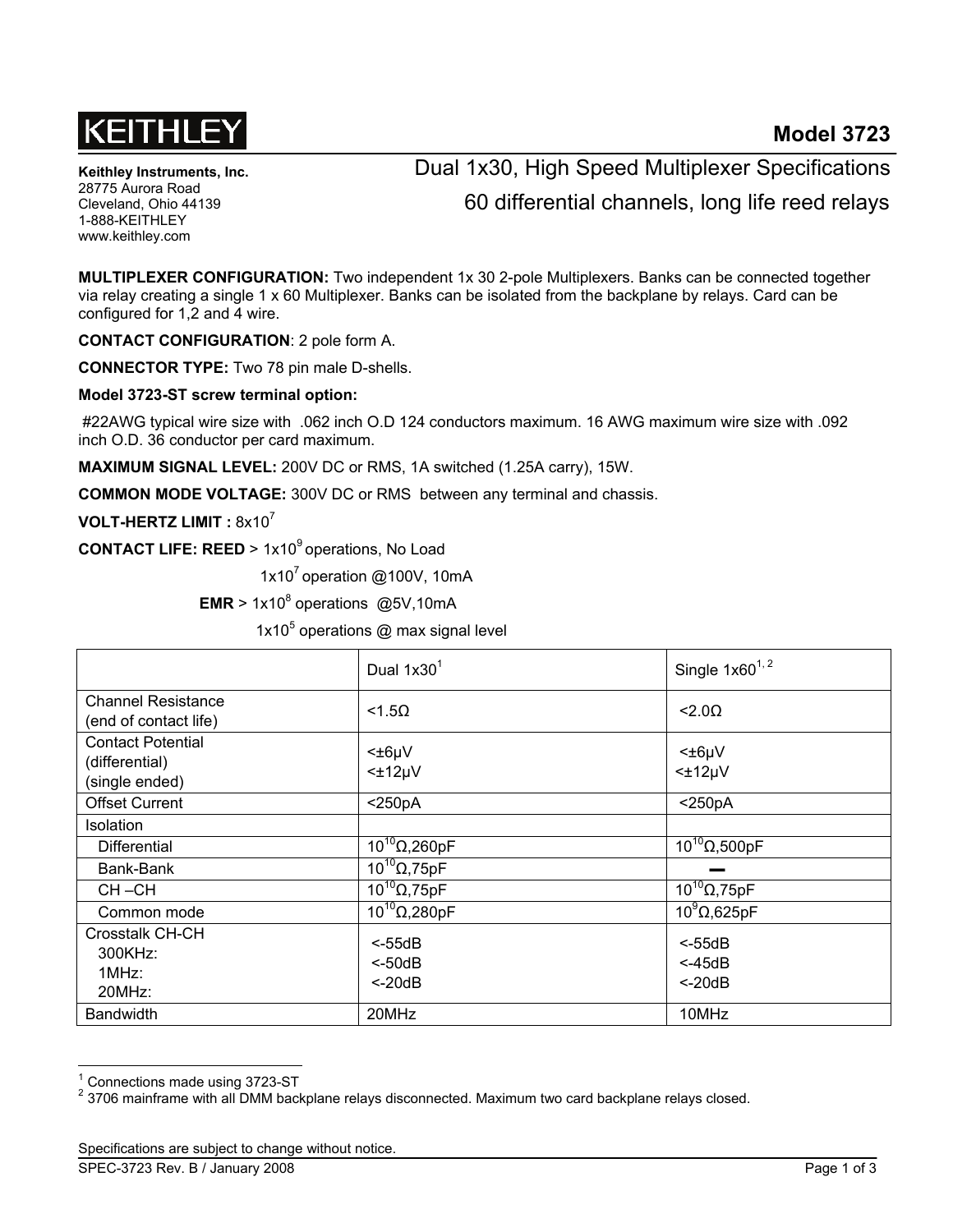# KEITHLE

### **Model 3723**

**Keithley Instruments, Inc.**  28775 Aurora Road Cleveland, Ohio 44139 1-888-KEITHLEY www.keithley.com

## Dual 1x30, High Speed Multiplexer Specification 60 differential channels, long life reed relays

#### **GENERAL:**

**ACTUATION TIME**: <.5ms

**RELAY TYPE:** Dry reed

**RELAY DRIVE SCHEME:** Direct

**INTERLOCK:** Backplane relays disabled when interlock connection removed.

**RELAY DRIVE CURRENT:** 10mA

#### **OPERATING ENVIRONMENT:**

Specified for 0ºC to 50ºC.

Specified to 70% R.H. at 35º

**STORAGE ENVIRONMENT:** -25ºC to 65ºC

**WEIGHT:** 3.0lb

**SAFETY:** Conforms to European Union Directive 73/23/EEC,EN61010-1

**EMC:** Conforms to European Union Directive 2004/108/EC,EN61326-1

#### **Typical Scanning Speeds,switch only3**

|                                                                | <b>Ch/Sec</b> |
|----------------------------------------------------------------|---------------|
| Sequential scanning, single channel, Immediate Trigger Advance | 1000          |

#### **Typical Scanning Speeds,with measurements into memory4**

|                                                | Ch/Sec |
|------------------------------------------------|--------|
| DCV (10V range) or 2W Ohms (1 $K\Omega$ range) | >800   |
| 3 or 4 Wire RTD                                | >450   |
| 4 Wire Ohms1KΩ range)                          | >450   |
| ACV (10V,400Hz range)                          | >800   |

#### **ACCESSORIES AVAILABLE:**

3791-KIT78-R 78 pin female D-sub connector kit (Contains 2 female D-sub connectors and 156 solder cups) 3720-MTC-3 78 pin D-sub female to male cable,3m.

3720-MTC-1.5 78 pin D-sub female to male cable,1.5m.

3723-ST screw terminal block

3723-ST-1 screw terminal block for Single-Pole applications.

3791-CIT Contact insertion and extraction tool.

Specifications are subject to change without notice.

**EXECTS**<br><sup>3</sup> Scanning script local to mainframe, within same bank, break before make.

<sup>4</sup> 3706 mainframe with autorange off, limits off, dmm.autodelay=0, dmm.autozero=0, 4½ digits (NPLC=.006), for ACV dmm.detectorbandwidth=300,for OHMs dmm.offsetcompensation=off, dmm.opendetector=off . Scanning script local to mainframe, sequential scan within same bank (2 pole ) or card (4 pole), and break before make switching.